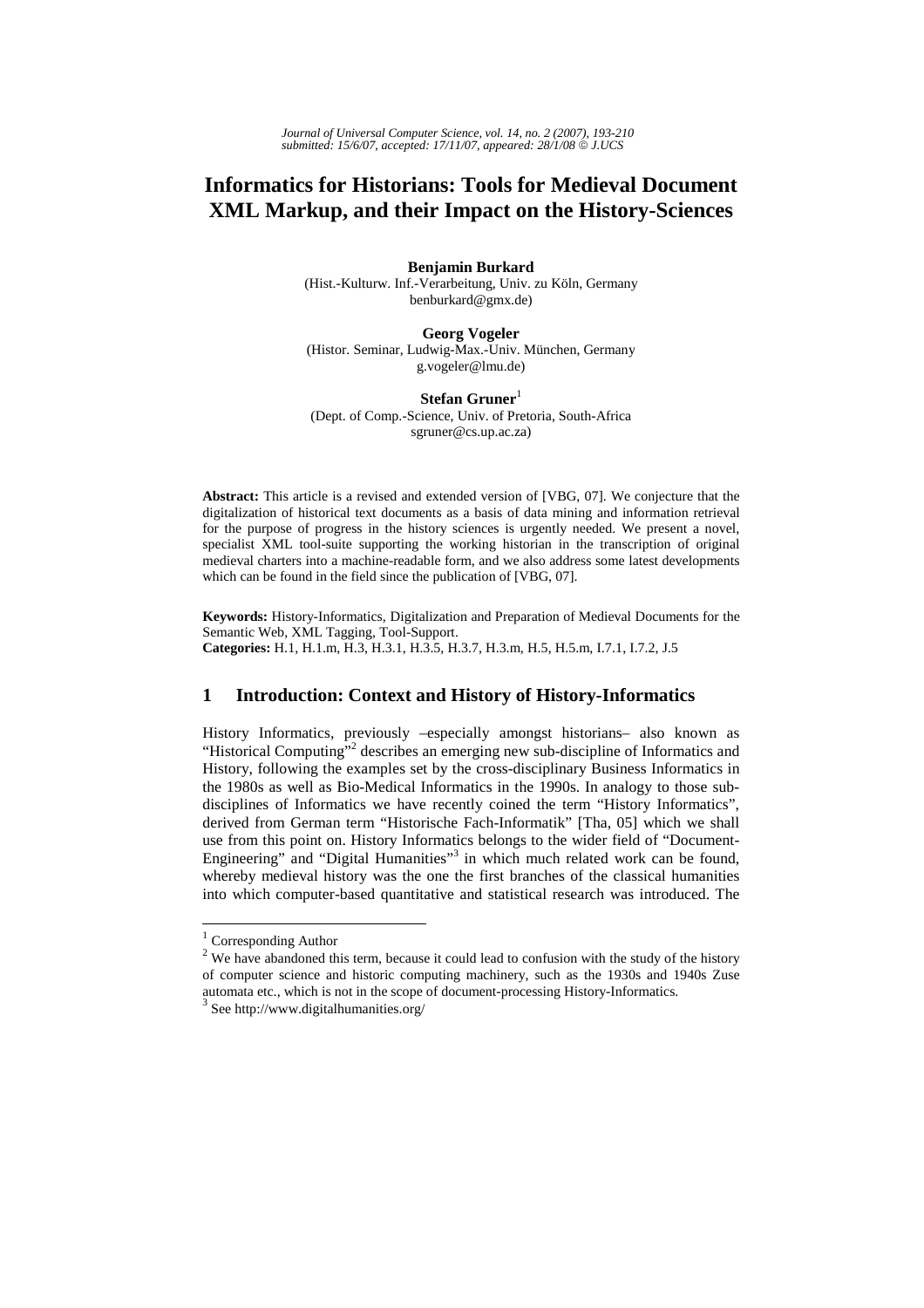earliest activities in what we now call History Informatics have been reported already thirty years ago [Bau, 77], which is about a decade after reports about the general possibilities of automated indexing and classification [Bor, 68] as well as automated extracting and abstracting of texts [Wyl, 68] had made their way out of the research laboratories of the System Development Corporation into a more widely accessible monograph. Later, new possibilities of digital representation of source material shifted the focus of History Informatics towards the development of specific database implementations [Tha, 04] and discussions about the possibility of electronic (respectively digital) editions began [SVo, 05]. A comprehensive overview of the field can be found in [BBD, 04].

The difficult relationship between text (syntax) and information (semantics) [BBD, 04] as well as the fact that most interesting information (pragmatics) is not only hidden in but rather "buried under" large amounts of unprocessed text still poses a major obstacle to progress in historical document engineering. For instance, from the European medieval period (500-1500 AD) alone –not to mention other epochs and other regions of the world–, one can soundly estimate several millions of original documents (mostly hand-written on fragile, perishable papyrus or parchment) to be stored in high-security archives, thus largely inaccessible not only to the general public but also to many researchers of medieval history.

Though photographic facsimiles are usually available for the most important bodies of those ancient original document collections, photographic facsimiles are of little use when a historian wishes to full-text-browse, in nowadays fashion, a large archive of medieval documents in search of a particular phrase of text or a particular piece of information, somewhere hidden in a document, anywhere in the entire archive. Therefore, two main aims of History Informatics are:

- (i) Provision of methods, techniques and software tools which support the translation of original ancient documents into machine-accessible textual representations (syntax) – our work contributes to *this* field of activity;
- (ii) Provision of specialized (topic-specific) information retrieval methods such as indexing, similarity-clustering, data mining or data visualization to make such large amounts of newly generated data automatically accessible to human perception and understanding.

With such digital libraries and semantic retrieval methods becoming more and more available and applicable, we can reasonably expect considerable acceleration in the progress of medieval history research within the next fifteen or twenty years – as we have seen it in Biology and Medicine since they have been supported by Bio- and Medical Informatics.

Whereas photo-optical character recognition [Fel, 01][LMP, 05] in combination with suitable pattern-recognition and machine-learning techniques might possibly be applicable to extract the very *text* of such hand-written medieval documents on a merely lexical level, the *information* inherent to such an ancient piece of text on the level of natural language semantics –which is highly context-sensitive in its various particular historic and linguistic circumstances and thus very much in need of hermeneutic interpretation– can in these days only be extracted by expert historians and philologists specialized in medieval languages. Current work is done in analysis of complex handwritten documents and focuses on image processing. Recent reports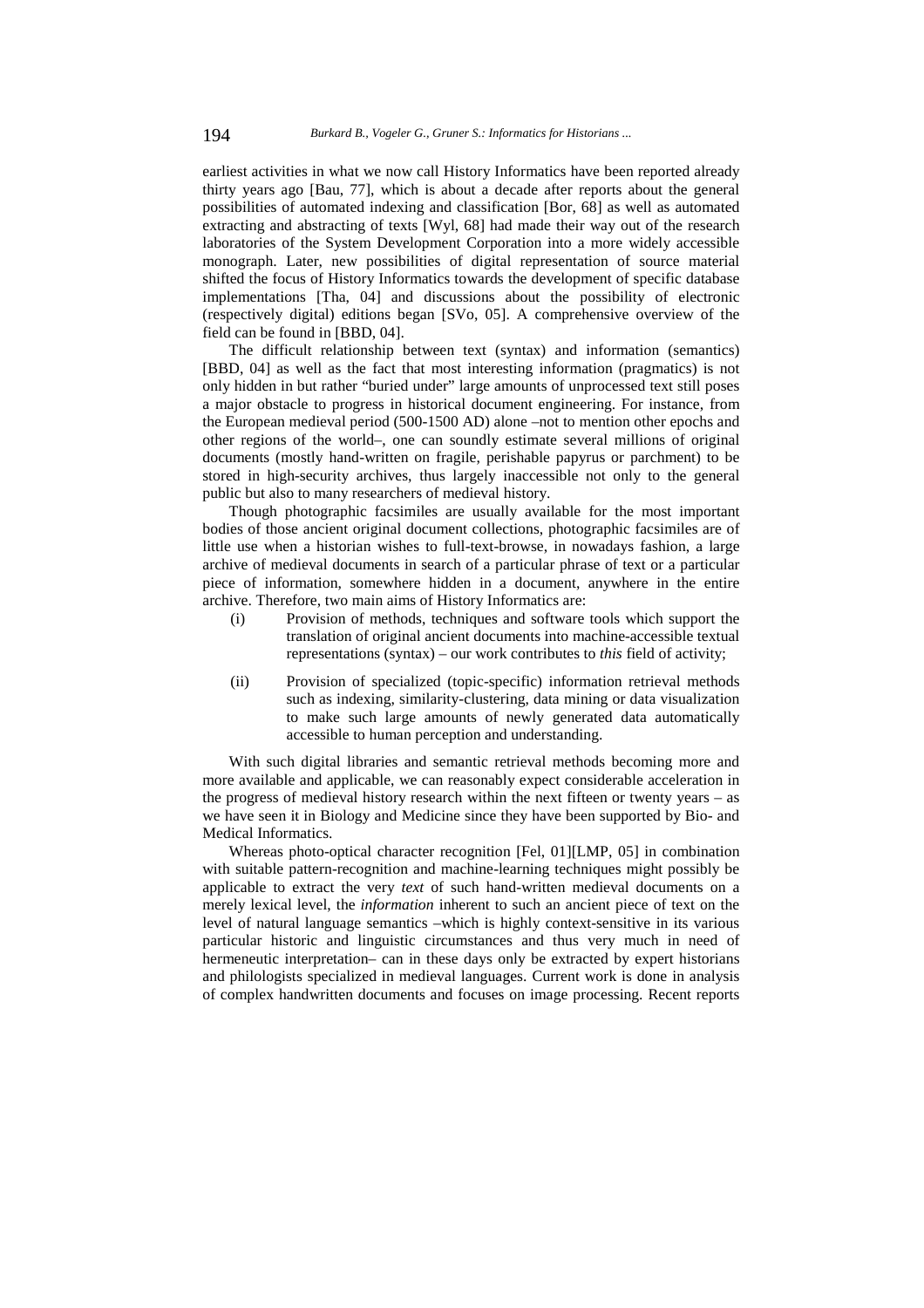[KKK, 04][HNP, 04] show that already the graphical segmentation of a handwritten text is still a task with many problems to be solved. Basically the same holds true for the project of [BZA, 07] in which Arabic historical manuscripts are being imageprocessed. At the moment a more promising approach is to support generating data by scholars transcribing and marking up historical texts.



*Figure 1: History Informatics (HI) emerging from the intersection of related sciences (History, Historiography, Linguistics, Philology, Library- and Information Science, and Informatics respectively Computer Science)*

However, to make such expert-extracted information *explicit* –and thus accessible to the new-generation search engines on the semantic web–, the historian knowledgeengineer must find an adequate way of tagging the digital plain text of those document files with meaningful labels taken from the vocabulary of a both suitable and standardized markup language such as, for example, the widely recognized XML.

This approach was successfully pilot-studied by [Fie, 00] and therefore further promoted in [Vog, 05]. The tedious –yet necessary– transcription task to be performed by the historian knowledge-engineer can, must, and will be supported by specialized markup tools like the ones presented in this paper, which are –to our best knowledge– the *most specialized* markup tools of their kind for the domain of History Informatics (especially as far as medieval European history is concerned). Our toolsuite comprises a purely textual tool as well as a graphically more enhanced tool called EditMOM $4$  [Bur, 05] implemented by Benjamin Burkard in the context of the

 $4$  See http://lehre.hki.uni-koeln.de/EditMOM/ – registration (but no fee) required to enter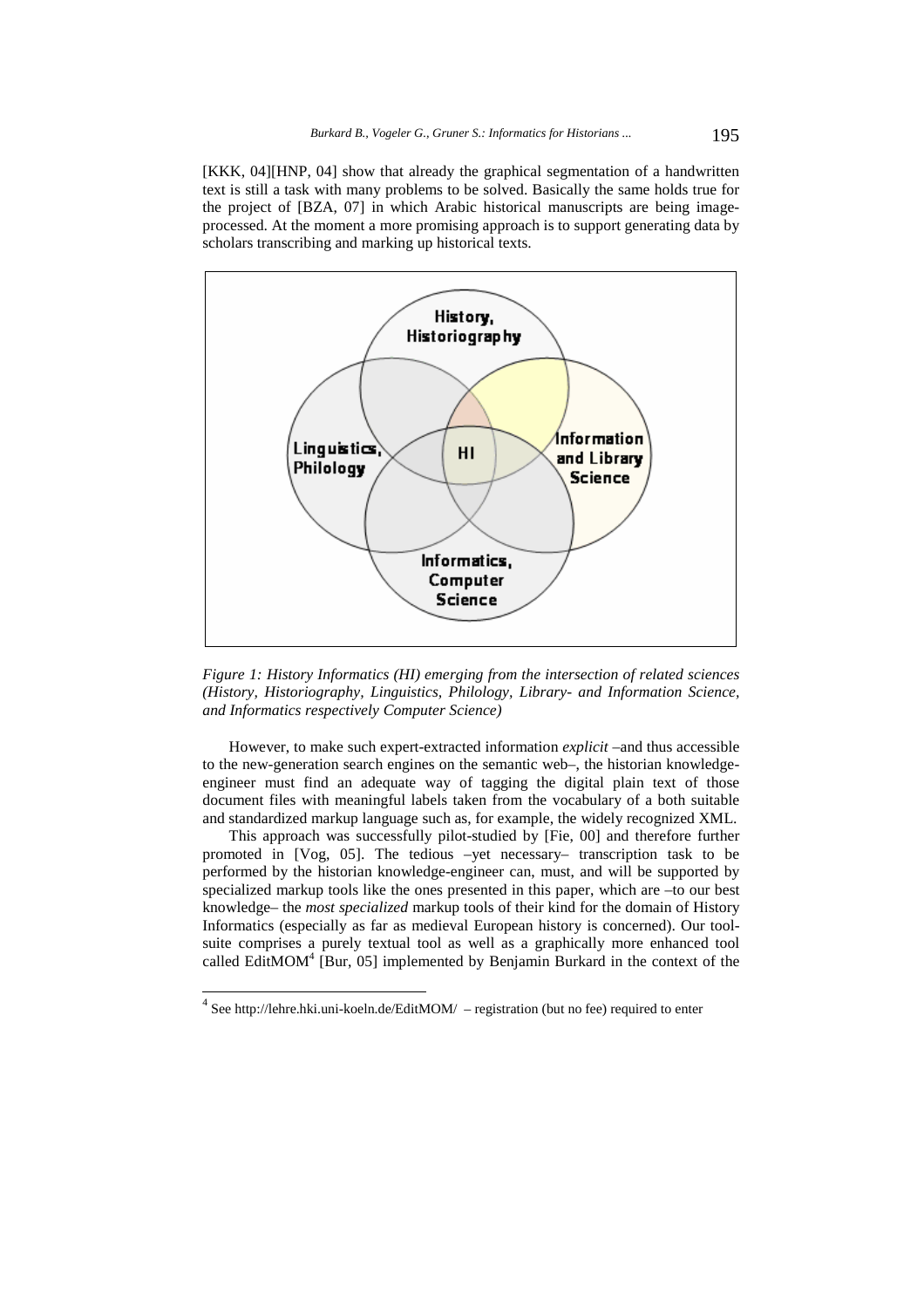Austrian project  $MOM<sup>5</sup>$ . Both tools are based on similar principles of tagging which will be further explained in the subsequent sections of this article.

This article extends and revises a presentation which we gave in March 2007 in Seoul, Korea [VBG, 07]. It describes the above-mentioned tools as well as their underlying XML tagging concept, discusses the role of collaborative work in computer based humanities, provides an application example, and discusses why the general (non-specialist) XML tools found in the mainstream of Informatics are of little use for the working historian knowledge-engineer. Such a kind of user is actually interested in ancient documents –not in XML for the sake of its own– and in the impact of the XML tagging concept on historical work; (see [Bel, 06] for a criticism of naïve and inappropriate expectations as far as the general capability of and attitude to XML is concerned). Future work in the History Informatics project is mentioned in the concluding section of this paper. Figure 1 illustrates the relations of History Informatics to other technical and scholarly fields of study.

# **2 XML Tags for Medieval Charters**

A large number of medieval documents belong to the category of *charters*. Those are documents which had particular legal implications (e.g., a contract between a duke and a bishop about the donation of a parish, including the surrounding farmlands, the donation of land at the foundation of a monastery, the grant of the market rights, decisions of a court, a new law, and the like). It is interesting to note that the writers of those ancient charters already had some basic notion of *standardization* such that we can find many charters which are quite similar to each other as far as their *form* and organization is concerned. Due to this technically exploitable formal property [Ans, 99], charters are a suitable starting point as far as document analysis and XML markup is concerned. In a pilot study on charter markup, the *Charters Encoding Initiative* CEI<sup>6</sup>, to which Vogeler is affiliated, has started to assemble a preliminary list of XML tags by means of which such charters should be encoded. Thus, that list is not only document-descriptive but also method-prescriptive (until future research results enforce its modification), and our tools are based on those CEI recommendations.

In the remainder of this section we show this list of charter tags and provide some comments and explanations, such that their role in charter document engineering should becomes clear. The tools which support the work with all those tags will be described in the subsequent sections.

#### **2.1 List of CEI Tags, in Alphabetical Order, for Charter Meta-Information**

The following XML tags have been proposed by the above-mentioned CEI for the purpose of medieval charter description:

<abstract>, <addressee>, <apprecatio>, <arch>, <archFond>, <arenga>, <auth>, <biblScope>, <CEI>, <chirograph>, <class>, <context>, <corroboratio>, <datatio>,

<sup>5</sup> See http://www.monasterium.net/

<sup>6</sup> See http://www.cei.lmu.de/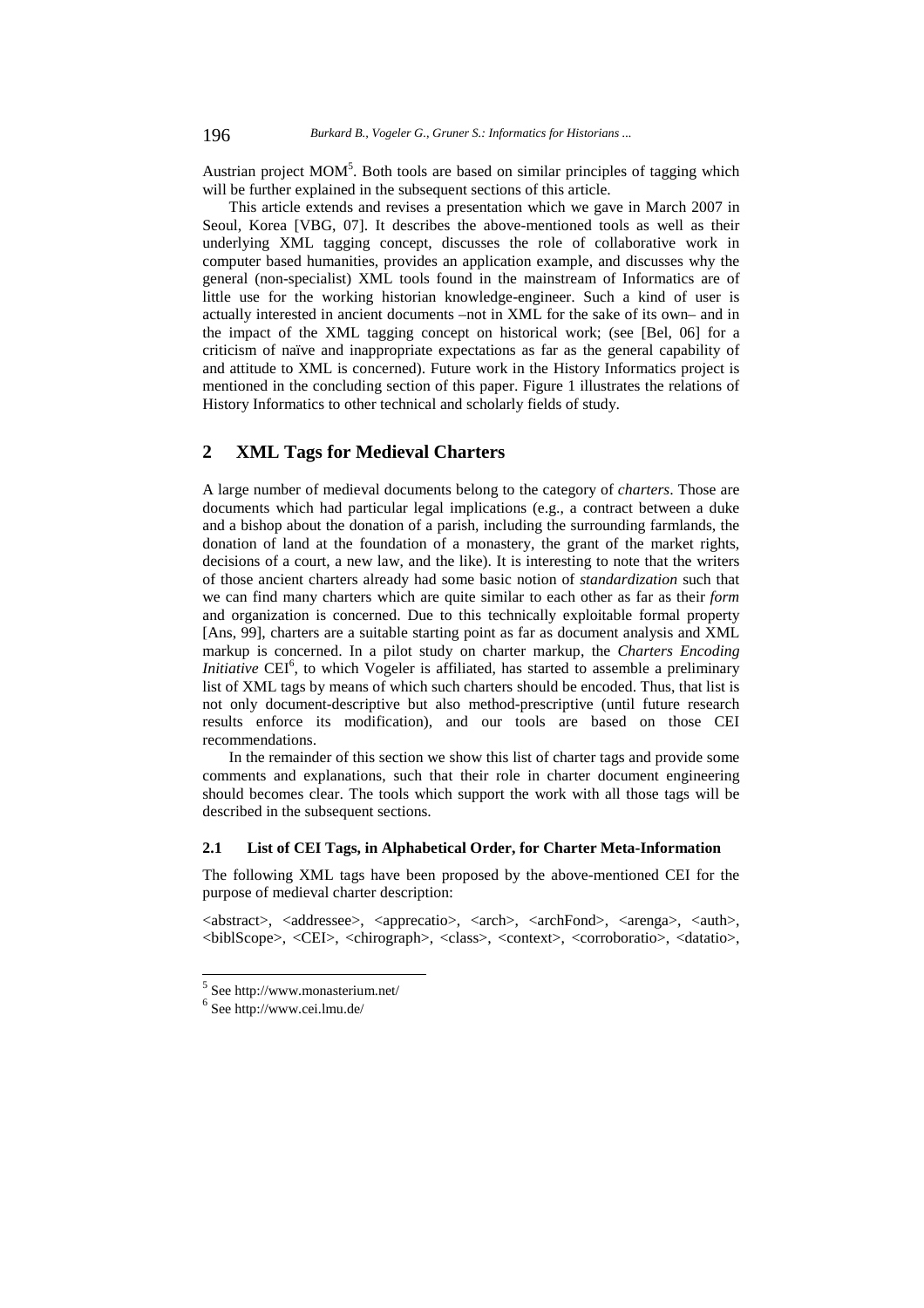<date>, <diplomaticAnalysis>, <dispositio>, <elongata>, <eschatocol>, <formula>, <idno>, <inscriptio>, <insert>, <intitulatio>, <invocatio>, <issuePlace>, <issuer>, <language>, <listBibl>, <material>, <narratio>, <nota>, <notariusSign>, <notariusSub>, <persona>, <petitio>, <pict>, <pictRef>, <protocol>, <publicatio>, <recipient>, <refNum>, <regestum>, <remarks>, <res>, <rubrum>, <sanctio>, <script>, <sigil>, <sigillum>, <subscriptio>, <tenor>, <testes>, <text>, <traditioForm>

Note that some of these tags carry optional attributes such as id="", lang="", or type=".", whereas others are atomic and un-attributed. As usual in XML, to every tag of the form  $\langle x \rangle$  also the corresponding closing-tag of the form  $\langle x \rangle$  exists.

It is easy to see at first glance that this tag language is a *domain-specific* language which could not have been reasonably designed by anybody who is not an expert on medieval charters. This is in contrast to merely editorial or layout markup (such as, e.g., <section> and <subsection> for arbitrary text documents) which can well be automatically recognized and generated by intelligently crafted text processing software like the one we can find in [FGK, 04][Mey, 02]. Standard off-the-shelf XML editors<sup>7</sup> cannot assist the working historian with built-in expert knowledge, and even less adequate for our purpose are other editor tools $8$  popular in the field of the clasical humanities that do not allow for any XML tagging at all.

Looking at a given charter, we can distinguish its *form*, its *text*, and its graphical *appearance*. Within the text we further distinguish research-specific contents, and template data. This is reflected in our choice of specialized XML attributes as follows. In a general container of type  $\lt$  text type= "charter"> the charter specific markup highlights formal description characteristics such as: <abstract>, <addressee>, <arch>, <archFond>, <arenga>, <auth>, <class>, <idno>, <traditioForm>, <date>, <diplomatic-Analysis>, <issuePlace>, <issuer>, <language>, <listBibl>, <material>, <recipient>, <refNum>, <regestum>, <remarks>, <res>, <rubrum>, <sigil>, <sigillum>. Text is marked by <tenor>, whereas graphical appearance is described by tags such as <elongata>, <handShift>, <abbr>. Within the text, *specific* content (<persName>, <placeName>, <insert>) as well as the *template* of the text (<apprecatio>, <context>, <corroboratio>, <datatio>, <dispositio>, <eschatocol>, <formula>, <inscriptio>, <intitulatio>, <invocatio>, <narratio>, <nota>, <notariusSign>, <notariusSub>, <petitio>, <pict>, <pictRef>, <protocol>, <publicatio>, <sanctio>, <subscriptio>, <testes>) can also be identified.

## **2.2 Alternative Tagging Schemas: Related Work**

There are other proposals for tagging historical documents, for example the "Encoded Archival Description" EAD<sup>9</sup>. From the more linguistical point of view, the Text Encoding Initiative TEI also deserves to be mentioned. Both these approaches have their advantages, as discussed in the following.

EAD follows a hierarchal concept of archival management. It uses the hierarchical concept of XML to build containers for archival fonds and abstract items

 $7$  See for example http://www.stylusstudio.com/

<sup>&</sup>lt;sup>8</sup> See for example http://karas.ch/cet/ or http://www.oeaw.ac.at/kvk/cte/main.htm 9 See http://www.loc.gov/ead/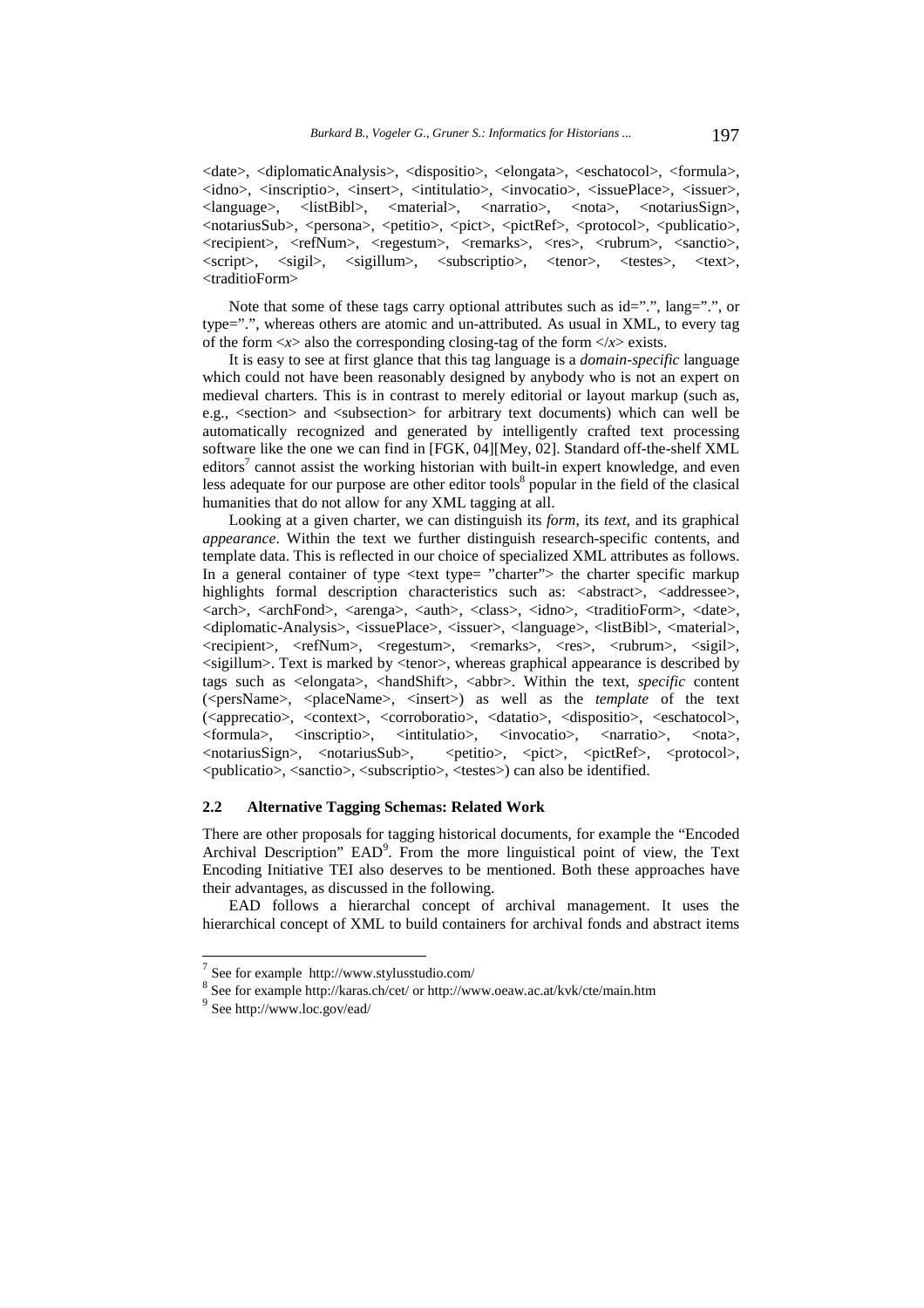that can contain other archival items in a recursive way via a component element <*C*>. The description of individual items in EAD schemas is more cursory. Definitively beyond the usage scenario of the EAD is the description of the actual text. For the historical research, EAD is only a schema delivering metadata – not the object data itself. Exchange with archival data is a crucial point for the success of any tool using historical material, as the archives keep the original documents and provide their meta data. The CEI Working Group thus tries to keep in contact with the archival scene. The main strategy to keep both concepts close to each other is to propose the CEI element names as a kind of a controlled vocabulary that can be used to specify the generic concept of the  $\langle C \rangle$  component when applied to medieval legal documents.

 $TEI<sup>10</sup>$  offers a large set of XML tags for the encoding of linguistic phenomena. Its latest version<sup>11</sup> P5 comprises tags for manuscript description, too. Comparing this tag set with the tag set of CEI we can observe a considerable overlap of both tagging schemas. The CEI schema proposes some more specific elements that can be understood as instances of more generic elements. For example, <testis> is an instance of <persName>. Moreover, the elements describing the Diplomatic discourse  $\langle$ intitulatio>,  $\langle$ arenga> etc.) could be labelled by generic segment elements  $\langle$   $\langle$ seg>), specified by type or function attributes. However CEI does not stop at defining specific instances of linguistic concepts which could also be expressed in the language of TEI. In the CEI approach it is possible to add concepts of *transmission* and *authentication* which are of general importance in document management and thus specifically for historical documents, too. As the TEI community has always been open-minded towards new concepts during the past twenty years, it seems reasonable to conjecture that the schemas of CEI and TEI may once be merged. In fact the integration process has already started with the development of CEI's new  $ODD<sup>12</sup>$ .

## **3 Tool Support**

This section describes the software tools which we have currently available (in stable versions) for the purpose of XML tagging of medieval charters, and illustrates their application by example. Recently emerging issues and future developments are addressed in the subsequent sections.

# **3.1 Textual Prototype**

The simplest tool in our tool-suite is a mixed-mode text editor, the interface of which is shown in figure 2. It supports the preparation, creation and modification of XMLtagged text files as "semantic copies" of medieval charters for the purpose of storing them in databases and accessing them via the new-generation semantic web [SVo, 05][Uhd, 99]. Whereas the lexical contents of the original charter must be manually typed in free text mode –yet somewhat similar to the work of a medieval copyist

 $10$  See http://www.tei-c.org

<sup>&</sup>lt;sup>11</sup> Release announced for the last quarter of 2007<sup>12</sup> To appear on the CEI website – see footnote 6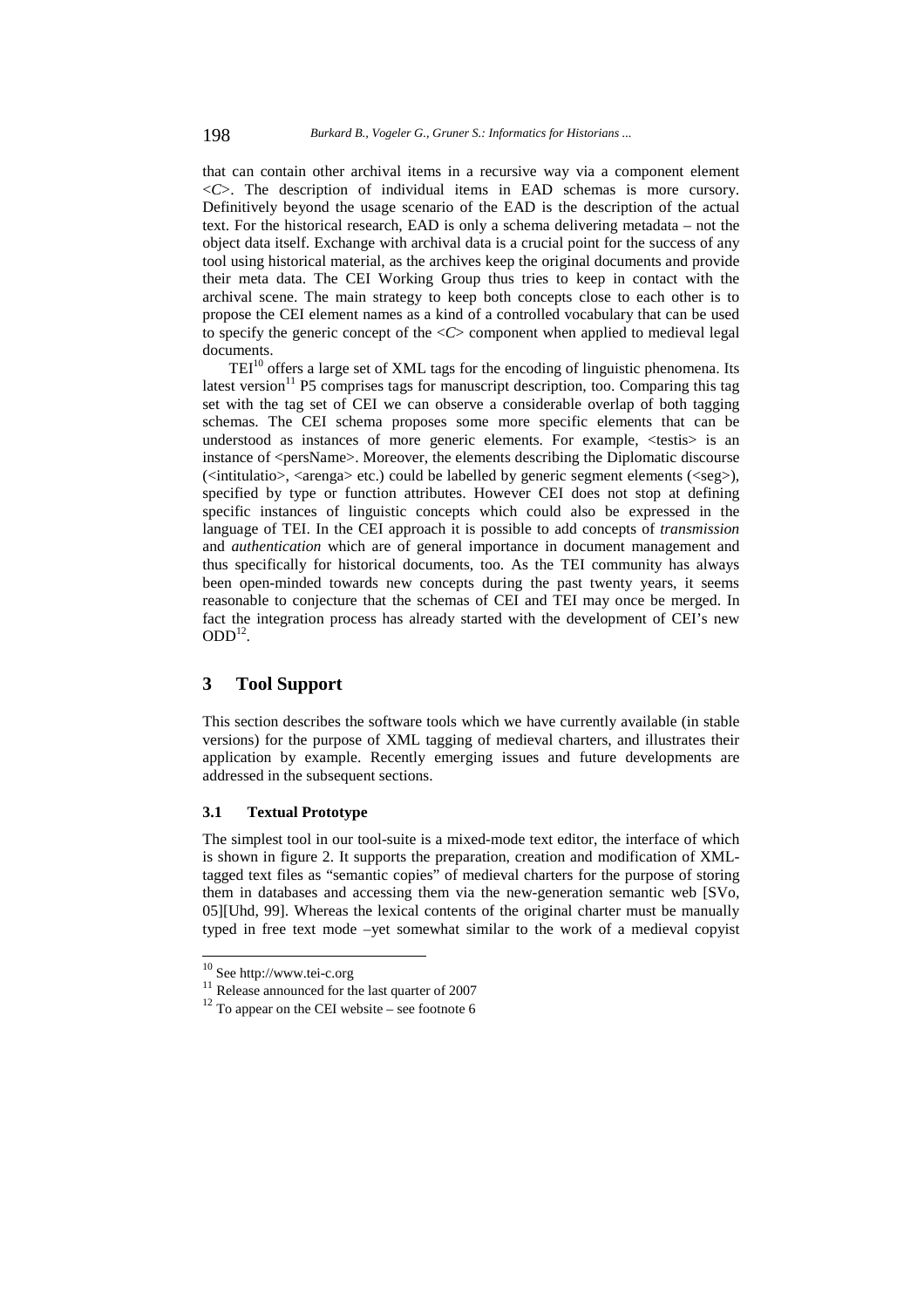sitting in his modestly equipped scriptorium– and cannot yet be imported by OCR scanning, the selection of the XML tags (to markup the to-be-digitalized charter's text) is menu-driven. Note that the tag menu is *context-dependent*, which means that not every tag is available for use in every arbitrary situation. For example, while an  $\langle$ abstract> tag is open, only the tags  $\langle$ issuer>,  $\langle$ geogName>,  $\langle$ persName>, <recipient>, <addressee> and/or <placeName> may be selected, and all other tags cannot be chosen in that situation.

| <b>XML-Editor   LMU   CEI-Projekt</b>                                                                                                                                                                                                                                                                                                                           |                                                                                                                                                                                                                            |
|-----------------------------------------------------------------------------------------------------------------------------------------------------------------------------------------------------------------------------------------------------------------------------------------------------------------------------------------------------------------|----------------------------------------------------------------------------------------------------------------------------------------------------------------------------------------------------------------------------|
| Dateiinformation                                                                                                                                                                                                                                                                                                                                                |                                                                                                                                                                                                                            |
| C:\Documents and Settings\User\Desktop\TEST.txt<br>aktuelle Datei;                                                                                                                                                                                                                                                                                              | Pfad wählen                                                                                                                                                                                                                |
| StatusInformation: Speichern unter' erfogreich geändert                                                                                                                                                                                                                                                                                                         |                                                                                                                                                                                                                            |
| XML-Elemente                                                                                                                                                                                                                                                                                                                                                    | XML - Editor                                                                                                                                                                                                               |
| <abstract><br/>Ok.<br/>Auswahl:<br/><abstract><br/>contains the f<br/>of the<br/><adressee><br/>document as<br/>or as a<br/><apprecatio><br/>single part of<br/>flike the<br/>Regesta Impe<sup>l</sup><arch><br/><archfond><br/><arenga><br/><auth><br/><biblscope></biblscope></auth></arenga></archfond></arch></apprecatio></adressee></abstract></abstract> | xml version="1.0" encoding="ISO-8859-1"?<br><cei xmlns:xsi="http://www.w3.org/2001/XMLSchema-instanc&lt;br&gt;e" xsi:nonamespaceschemalocation="http://pcghw51.geschic&lt;br&gt;hte.uni-muenchen.de/UrkDTD/cei.xsd"></cei> |
|                                                                                                                                                                                                                                                                                                                                                                 | Elemente schließen<br>Speichern<br>Beenden                                                                                                                                                                                 |

*Figure 2: Textual Tagging Tool, with Context-Dependent Tagging Menu* 

Technically, the underlying XML grammar defines those contextual relationships. This feature is supposed to minimize the possibility of wrong tagging and is justified by the above-mentioned standardized structure of the charters we are dealing with. Thus, not only the topic-specific XML tags as such but also their meaningful relationships amongst each other are implemented into the tool as an *implicit ontology*.

## **3.2 EditMOM**

A more advanced implementation of these concepts was added to our tool-suite in form of EditMOM in the context of the already mentioned Monasterium project MOM [Bur, 05]. The two major features of this tool are the following:

(i) Textual tagging, as shown in figure 2 is replaced by *graphical symbols* which are more intuitive and easier to use by historians and literature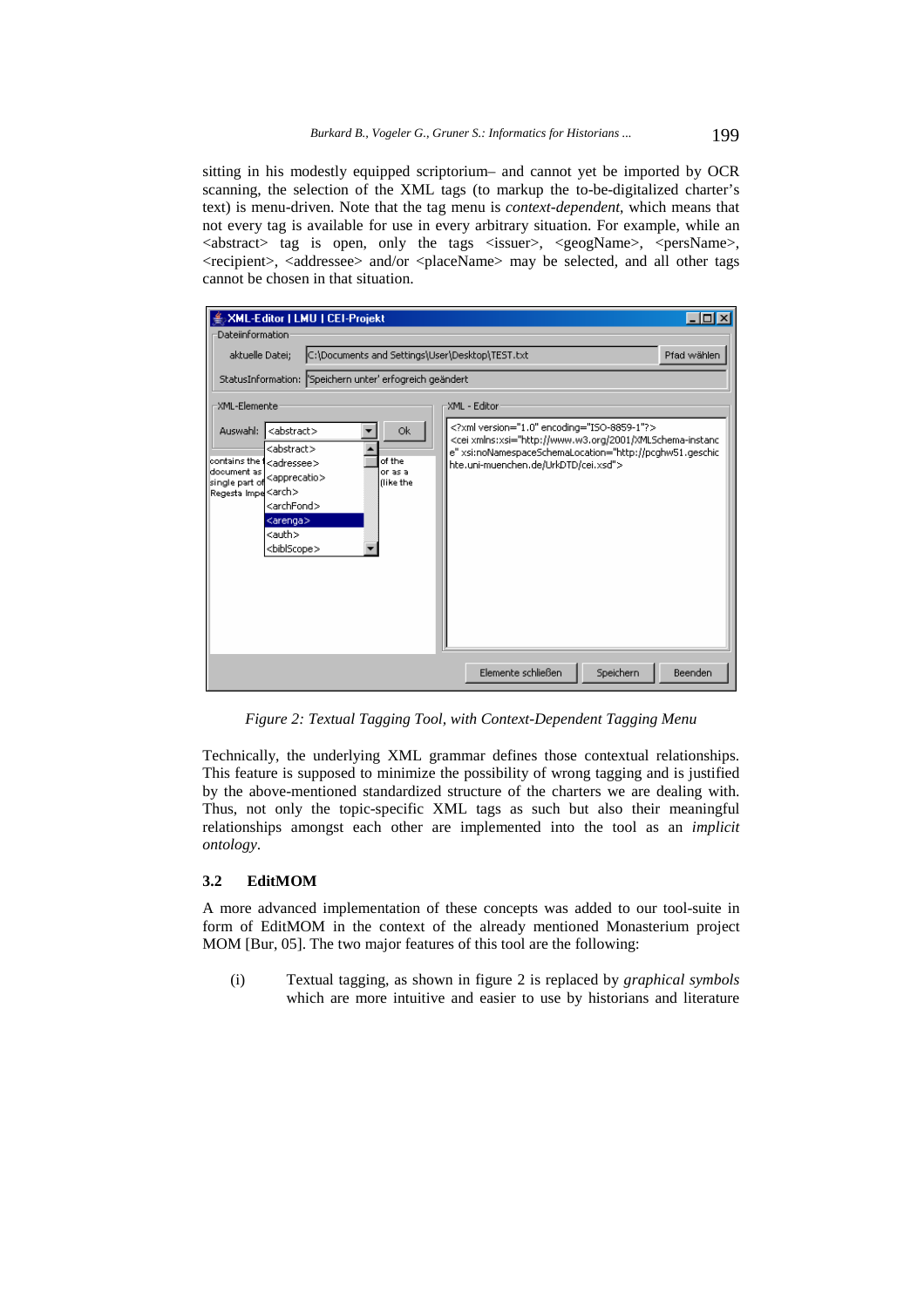scholars unfamiliar with the technicalities XML. Markup symbols can be reduced to small arrows, or can be expanded with a caption, yielding a common term which is known to the working historian.

(ii) The elements are internally mapped to specific parts of the GUI, such as: continuous text editor, attribute masks, or table-formed lists.



*Figure 3: EditMOM, with Graphical Features and Photographic Charter Facsimile* 

Figure 3 shows the EditMOM tool in combination with a photographic scan of an original document which the historian is supposed to read and see while creating its XML representation through the GUI of this tool. Thus, the working historian can use the tool through different *views* at different levels of abstraction –some of which hiding the details, others exposing them–, anyway providing fields for attributes, context information, and the like.

Technically, a specific definition meta-file "EditMOM.xml" relates the various view properties of the markup to each other and groups them into menus, tabsulators (etc.), as shown in the (rather textual) figure 4. We can also see in figure 4 that the definition file contains translated terms, thus the tool finally serves as a language- and domain *specific* editor for the working historian who is dealing with medieval (including early-modern) charters. Note that it is especially the <doc> sections of the EditMOM definition file that provide advice and instructions for the working historian.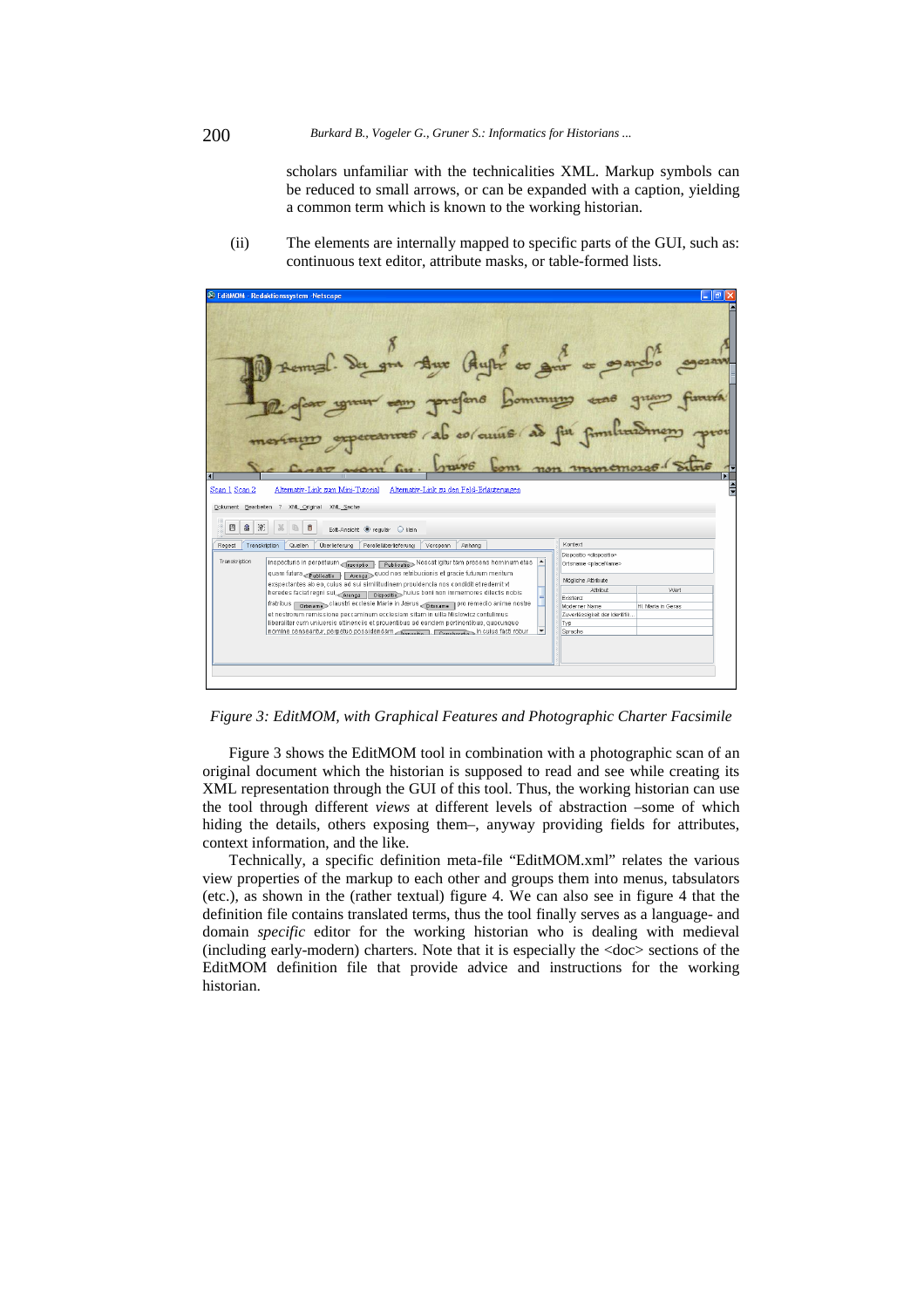```
<?xml version="1.0" encoding="utf-8"?> 
<!-- Version 0.9 2006-08-10 , by: GV --> 
<EditMOM xsi:noNamespaceSchemaLocation="EditMOM.xsd" xmlns:xsi= 
"http://www.w3.org/2001/XMLSchema-instance"> 
<tab> 
<name>Regest</name> 
<caption lang="de">Regest</caption> 
<caption lang="en">Charter-Description</caption> 
<field> 
          <name>idno</name> 
          <path>/text/body/idno</path> 
          <present_type>mask-field</present_type> 
          <rowCount>1</rowCount> 
          <caption lang="de">Signatur</caption> 
          <caption lang="en">ref.- num.</caption> 
         <doc lang="en">must contain the ID number of an object within its current context 
(e.g. book of charters), its location and label in an archive, prominent characteristics which 
distinguish this object from other objects, date, age or period, etc. </doc>
</field> 
<field> 
          <name>Abstract</name> 
         <path>/text/body/chDesc/abstract</path> 
          <present_type>Free-Text</present_type> 
          <rowCount>5</rowCount> 
          <caption lang="de">Regest</caption> 
          <caption lang="en">Abstract</caption> 
         <doc lang="en">this must contain the Regest (abstract) which summarizes the legal 
contents of a charter document. May be a short header-Regest in editions, may also be a 
detailed long-Regest in other contexts (including verbatim quotations). Note: this abstract 
MUST mention the author/sender of the charter and SHOULD mention its receiver.</doc> 
<attributes> 
          <attribute> 
          <name>lang</name> 
          <caption lang="de">Sprache</caption> 
          <caption lang="en">language</caption> 
         <doc lang="en">contains an abbreviation (such as: de, la, mhd, hu), in case that the 
object languages deviates from the usual language of the context in which the object is 
embedded.</doc> 
          </attribute> 
</attributes> 
</field>
```
*Figure 4: EditMOM Meta File, defining Charter Representation and related Features* 

All in all it is the objective of the EditMOM tool to meet the specific requirements of the practically working historian. It seems important to support him (or her) in a manner that connects to the way he used to do his work in pre-electronic time: Just like in his traditional work on medieval charters the historian can view the image of the charter while collecting data about it. Also, in order to get to know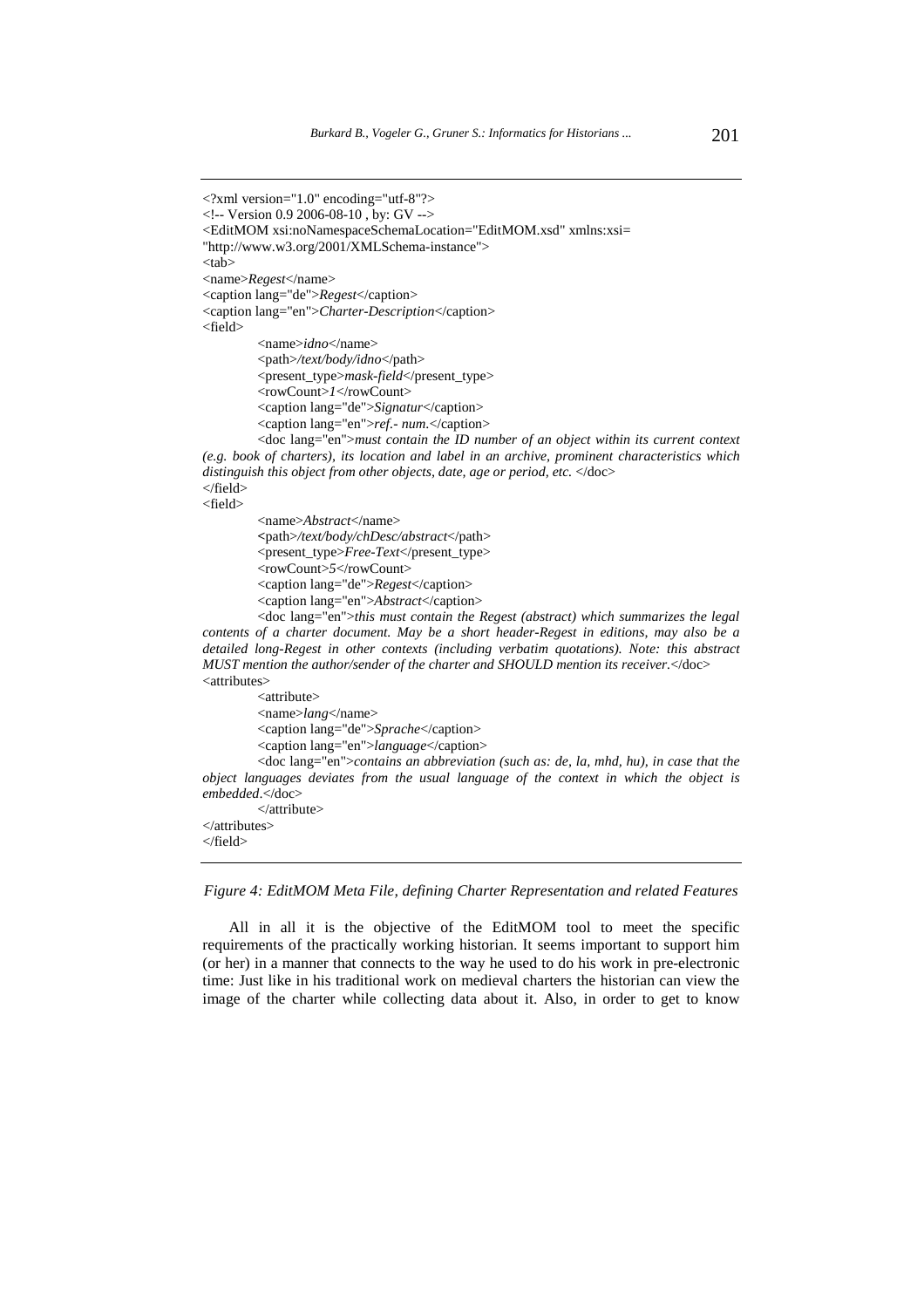202 *Burkard B., Vogeler G., Gruner S.: Informatics for Historians ...*

content and structure of charters the highlighting of certain passages (e.g. index terms such as persons or specific structures) has been an integral part in traditional education of historians specializing in medieval history. This exact method is used with EditMOM when the user highlights a passage inside the text and then selects the adequate element. At the same time a strong emphasis has been put on keeping the editor as easy to use as possible, as most historians even nowadays still have only limited experience with computers. Thus, among others, the XML tags are hidden from the user, context-sensitive tagging is provided and overlapping of XML structures are prevented.

#### **3.3 Application Example**

In this sub-section we illustrate step by step an application of EditMOM. Starting with a photographic facsimile of a genuine, material medieval charter we obtain an XMLtagged ASCII-version of it such that its non-material essence is extracted from its perishable matter for a future existence in the virtual world of the semantic web. Once the charter's XML file is created, its tags may not only be used for extracting semantic information but also for rendering a new image of that charter on the screen, similar to the graphical interpretation of traditional HTML documents.



*Figure 5: Integrated Web-Application, providing access to a pool of photographic facsimiles of Charters which are yet to be edited with help of the XML Tagging Tool*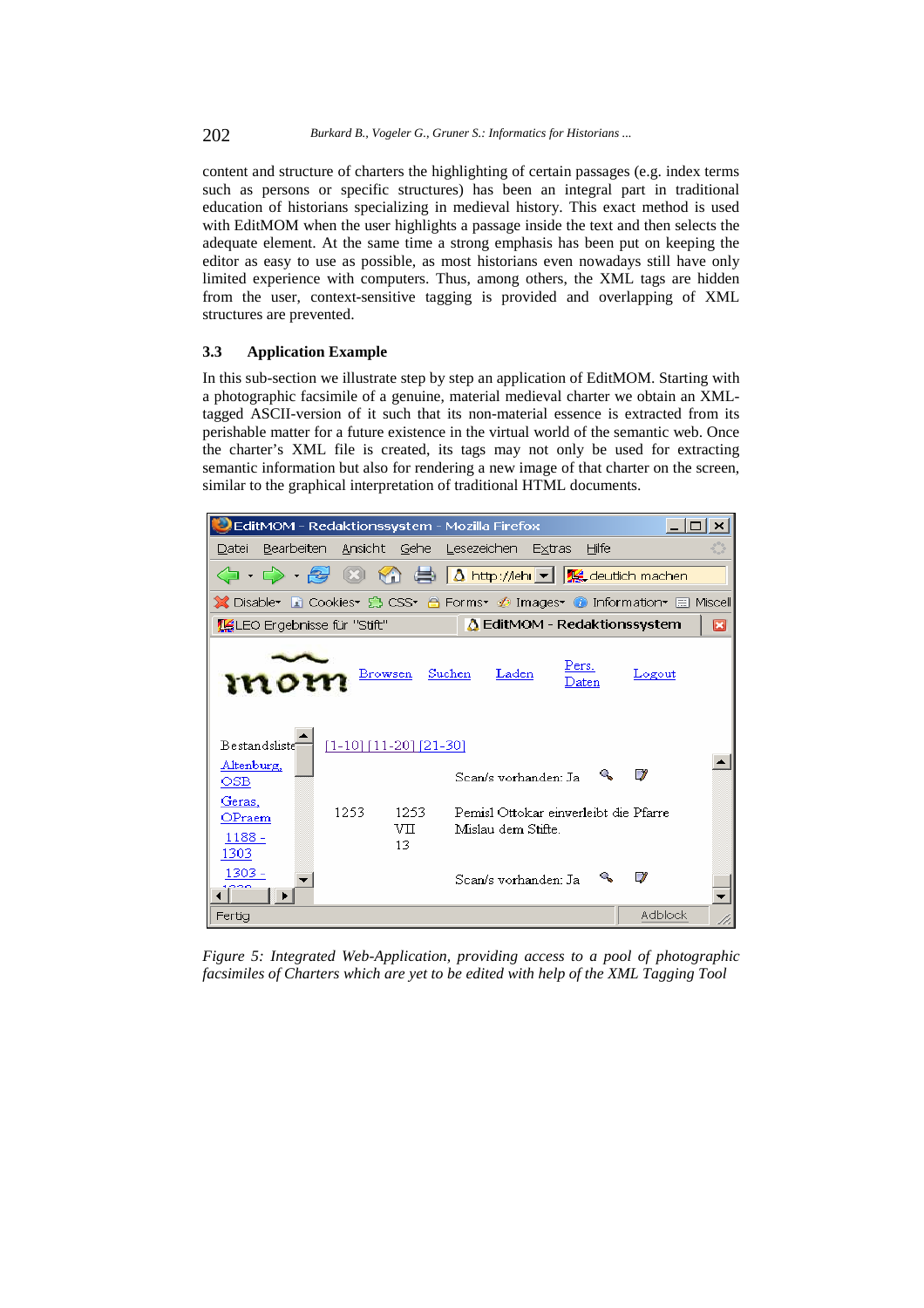Assume that a working historian wishes to document-engineer a charter which has not yet been transformed to XML-tagged plain-text. The MOM web application shown in figure 5, also developed by Burkard, provides a keyword-searchable database of such charters together with the editing tool of figure 3. Thus, via this web application the working historian can search and access the photographic images of charters and use the integrated XML tagging editor EditMOM at the same time. This integrated approach improves the working conditions for the individual historian as well as it supports cooperation amongst a group of historians via the Internet.

Now assume that the historian has chosen the charter shown in figure 6 for translation into XML-tagged plain-text. It is a facsimile of a charter by Duke *Premisl Ottokar* who stipulated, by means of this charter, that the Parish of Mislau be transferred to the dominion of the Monastery of Geras in Lower-Austria in the year 1253. A brief summary of the contents of this charter can be seen in the interface of figure 5 where it says in German tranlation of the Latin original: *Premisl Ottokar einverleibt die Pfarre Mislau dem Stifte*, whereby the word *Stift* (= dominion of a monastry) had been entered by the user as a keyword into the search-facility of the web-interface: see *LEO Ergebnisse* (= results) *für Stift* in figure 5. The material original of this charter can be found in the archives of that monastery where also the photographic image was taken. This charter shown in figure 6 is part of the already mentioned Monasterium project [Aig, 03] in the context of which the EditMOM tool has already demonstrated its usefulness.

as for fo mí fur. br  $n$ ajs  $\sim$  prou

*Figure 6: Premisl Ottokar's Charter about Mislau [Source: Monasterium.NET]*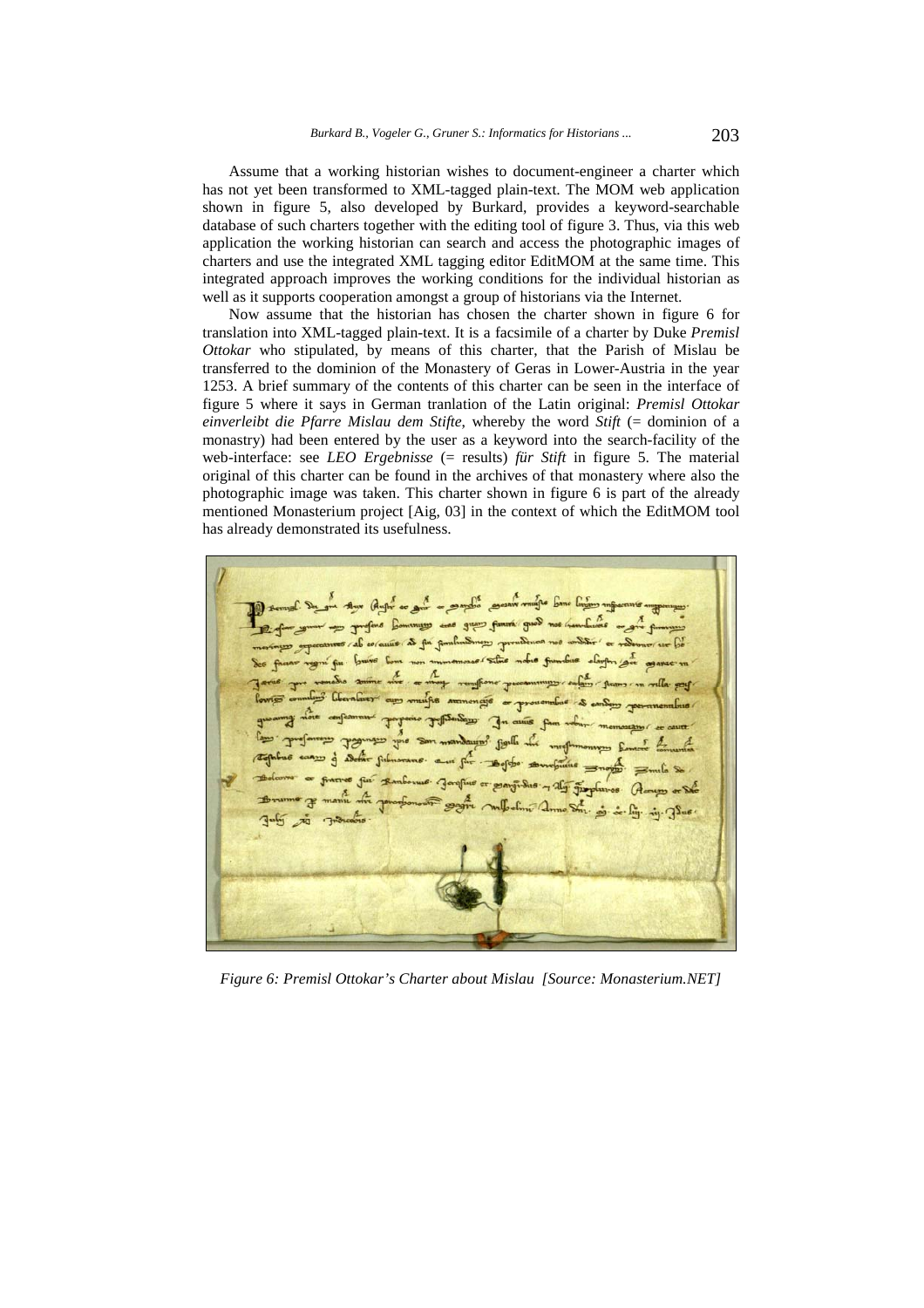```
<?xml version="1.0" encoding="utf-8">
```

```
<cei><text type="charter">
```
<tenor>

<intitulatio>

<persName reg="Otokar (II.), Herzog von Österreich und Steiermark (1251-1276), Aussteller">*Premizl, dei* <expan abbr="gra">*gracia*</expan> *dux* <expan abbr="Aust">*Austrie*</expan>*et*<expan abbr="Stir">*Stir*</expan>*ie et* <expan abbr = "marcho">*marchio*</expan> <expan type = "Moraw"> *Morawie* </expan> </persName>

</intitulatio>

<inscriptio>

*vniu* <expan abbr = "er-Haken">er</expan> *sis hanc litt* <expan abbr = "er-Haken"> *er* </expan>*am inspecturis in perpetuum* 

</inscriptio>

<publicatio>*Noscat igitur tam presens hominum etas quam futura*</publicatio> <arenga>

*quod nos retribucionis et gracie futurum meritum exspectantes ab eo, cuius ad sui similitudinem prouidencia nos condidit et redemit vt heredes faciat regni sui*,

</arenga> <dispositio>

> *huius boni non immemores dilectis nobis fratribus* <placeName reg="Hl. Maria in Geras">*claustri ecclesie Marie in Jærus*</placeName> *pro remedio anime nostre et nostrorum remissione peccaminum ecclesiam sitam in uilla Mislowicz contulimus liberaliter cum uniuersis attinenciis et prouentibus ad eandem pertinentibus, quocunque nomine censeantur, perpetuo possidendam*

</dispositio> <corroboratio>

> *In cuius facti robur memoriam et cautelam presentem paginam ipsis dari mandauimus sigilli nostri in testimonium Karactere communitam. Testibus eciam qui aderant subnotatis; qui sunt*

<testis>*Bosko Burgrauius Znoymensis*</testis>,

<testis>*Zmilo de Belcowe et fratres sui Ratiborius*</testis>,

<testis>*Jerosius*</testis> *et*

<testis> *Marqvardus* </testis> *et alii quam plures* 

#### </corroboratio>

<datatio>

*Actum et datum Brune per manum nostri prothonotarii magistri Wilhelmi. Anno domini* <num type = "römische Zahl" value = "1253">*M. CC. LIII*.</num> <num type = "römische Zahl" value = "3">*III*</num> *idus Julij* <num type = "römische Zahl" value = "11">*XI* </num> *indictionis*.

</datatio>

```
</tenor> 
\langletext\rangle
```
</cei>

*Figure 7: XML-tagged plain-text Transcription of Ottokar's Charter*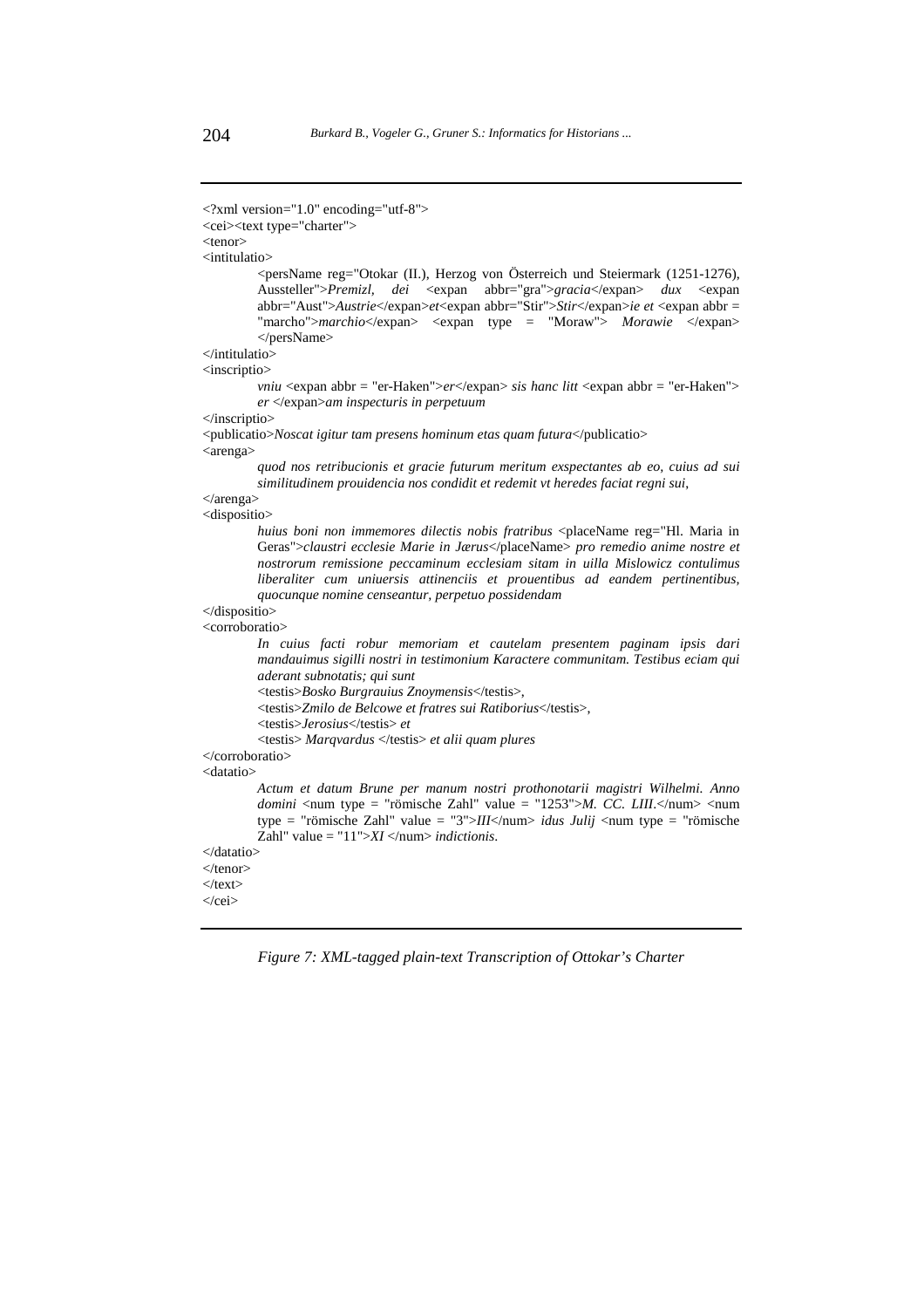In the tool's editor, the working historian would then add the formal description requested by the above-mentioned EditMOM definition file (i.e.: abstract, remarks on the language of the charters, etc., as shown in figure 4) and then transcribe the original text from the photographic image into the textual input window of the XML editor. The tool supports this tedious scholarly work with special options and menus for the markup (tagging). These tagging-aids and editing-features carry intuitive names from the expert's domain terminology of historical research with which the historian is familiar. The result of the tool-assisted transcription of Ottokar's charter is the well-formed and parse-able XML file shown in figure 7. Moreover: this kind of markup also enables the scholar to search for the use of abbreviations, or to search for a person with a later given modern name that differs completely from his original historical name. It is now also possible to compare typical *patterns*, or parts thereof (as denoted by the  $\langle \text{arenga} \rangle$  sections), where the medieval scriptorium-clerks professionally reverted to quasi-standardised examples of good practice which they re-used and customized to the purpose of their subsequent charters in-the-making $^{13}$ . Such kind of queries can obviously be machine-supported, such that the historian would have access to information on the activities of *Ottokar* without the need to know any more about computer technology than web-surfing as well as the common use of interface-windows and user-menus.

# **4 Recent Issues**

A first usability test undertaken in July 2006 has indicated that a group of twenty historians, with only limited computer skills but specialists in the field of medieval charters, were able to work with the tool without any major complications, and further usability-related investigations of this kind are planned for the future. Since that usability test, the EditMOM tool has grown into a productive stage since December 2006. The data migration of more than 100.000 charters in the relational database of the Monasterium project is on its way and is scheduled to be finished by the end of 2007. Currently there are about hundred registered users who use the tool in a mostly academic environment. Moreover, the tool is Open-Source under the terms of GNU General Public License since the early months of 2007. The integration of the XMLtagging support (by means of source code reuse) into other projects, as well as contributions to integrating external data resources are desired because of various methodical and semantic issues in those related fields which seem to be suitable for tool support, too.

## **4.1 Collaborative Work**

l

The growing number of EditMOM's registered users leads to the question how quality can be controlled in a humanities computing project like the Monasterium project. One goal of the EditMOM tool is to fructify the large public interest in local

<sup>&</sup>lt;sup>13</sup> Needless to say that Duke Ottokar did not write all his charters with his own hands: that was the job of the writers working in his chancery. Document experts in this field can recognize and distinguish the regional, formal and stylistic subtleties related to the various episcopal or principal chanceries operating in those times.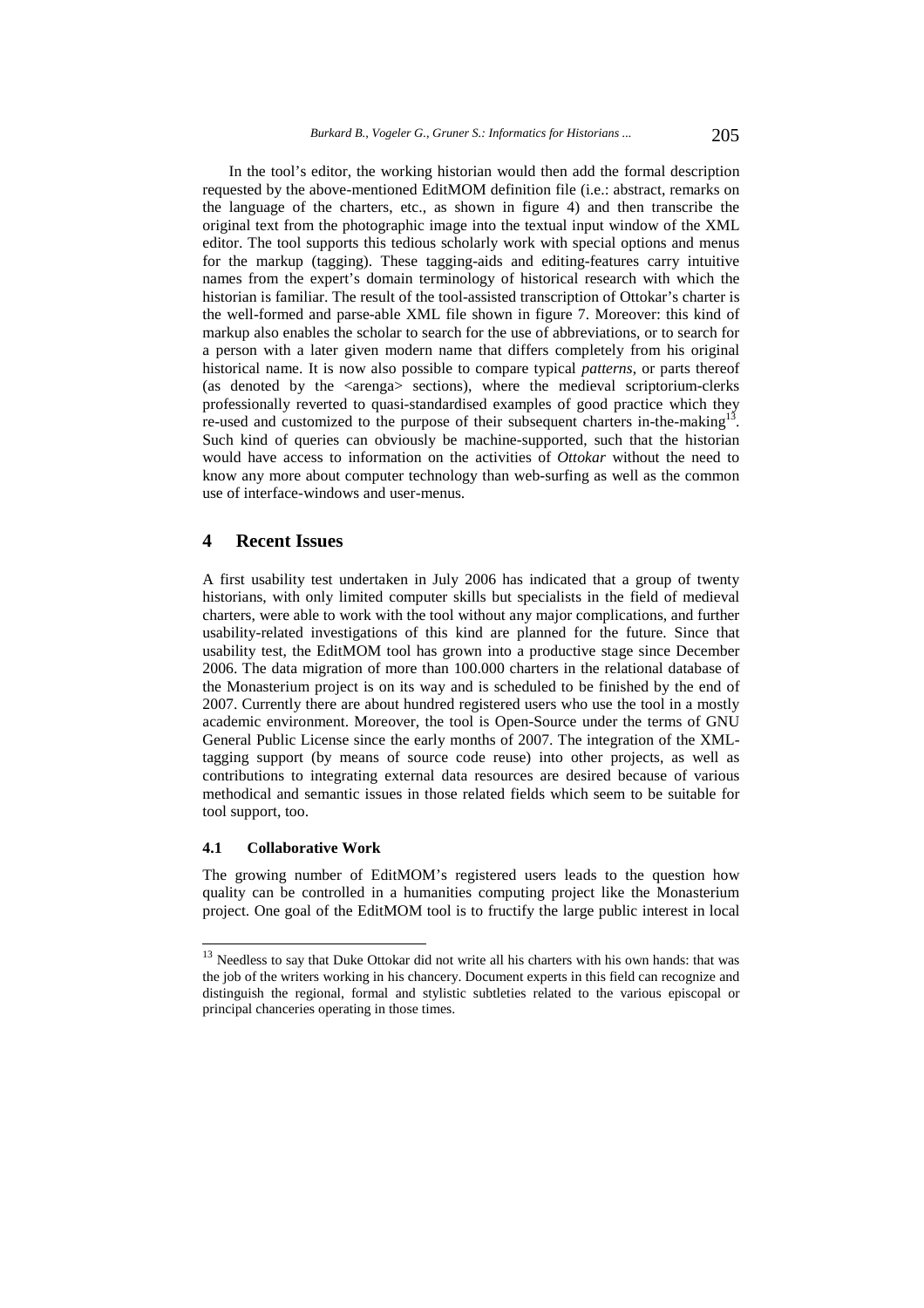history, making our cultural heritage accessible via the internet through a large number of geographically separated contributors. Consequently, a more collaborative approach of work should be supported, similar to what we have already seen in the now well-established field of tool-supported Collaborative Software Engineering [Gol, 02] as pioneered since about twenty years ago by Finkelstein et al. As far as EditMOM is concerned, this is ongoing work at the University of Cologne. For the purpose of quality assurance, EditMOM-Tool follows a workflow model defined in [Bur, 07] which invests the authority of final publishing decisions onto a user group called "moderators". Ordinary users have to register before being allowed to edit a charter description, and only after moderator approval a digitalized charter can be released to the public domain.

The main purpose of the moderator view is to provide a simple and easy-to-use overview of the changes (differences) made by ordinary users during their daily or sporadic activities. As the EditMOM tool hides XML-Code and breaks complex structures into various fields, the presentation of the differences are currently structured by the already mentioned tabulators. For editor fields containing hidden XML-tags, however, the comparison view must be aware of the underlying XML. Currently existing XML-diff-tools such as [HMe, 05] do not sufficiently meet the requirements of this scenario, as they are merely syntax-driven and thus not able to exploit subject-specific (semantic) information from the given application domain. Ongoing work in the EditMOM project is aimed at such "semantic" tools.

## **4.2 Methodological and Inter-Regional Effects and Implications**

Science is and has always been an international endeavour – only its lingua franca has been replaced by another one every now and then. This has implications on a webbased tool suite like MOM/EditMOM which could, in principle, be accessed and used from any place in the world, where a minimum of digital communication infrastructure is available. For this reason there are ongoing activities of translating the currently only German-language user-interface into other Central European languages, such as Czech, Slovenian, Slovakian, Hungarian and Italian. Immediately the question arises: why these "small" languages – why not (yet) Spanish, Arabian, Chinese or the current lingua franca: English? The answer to this question is two-fold:

- (i) The above-mentioned Austrian Monasterium project, for which our tools had been primarily been developed, is dealing with charters issued by historical figures (like the above-mentioned Duke Ottokar) who's political activities reached out across a Central / Eastern / Southern European region which overlaps –in total or in parts– the territories of the above-mentioned modern countries. From this regional research point of view is self-understanding that EditMOM's interface language support for Czech or Hungarian is of higher priority than for English or Spanish – for countries which figures like Duke Ottokar did not reach.
- (ii) For similar region-historic reasons, the English language as the current lingua franca of science has not yet fully developed a highly specialized terminology which is needed to adequately describe and communicate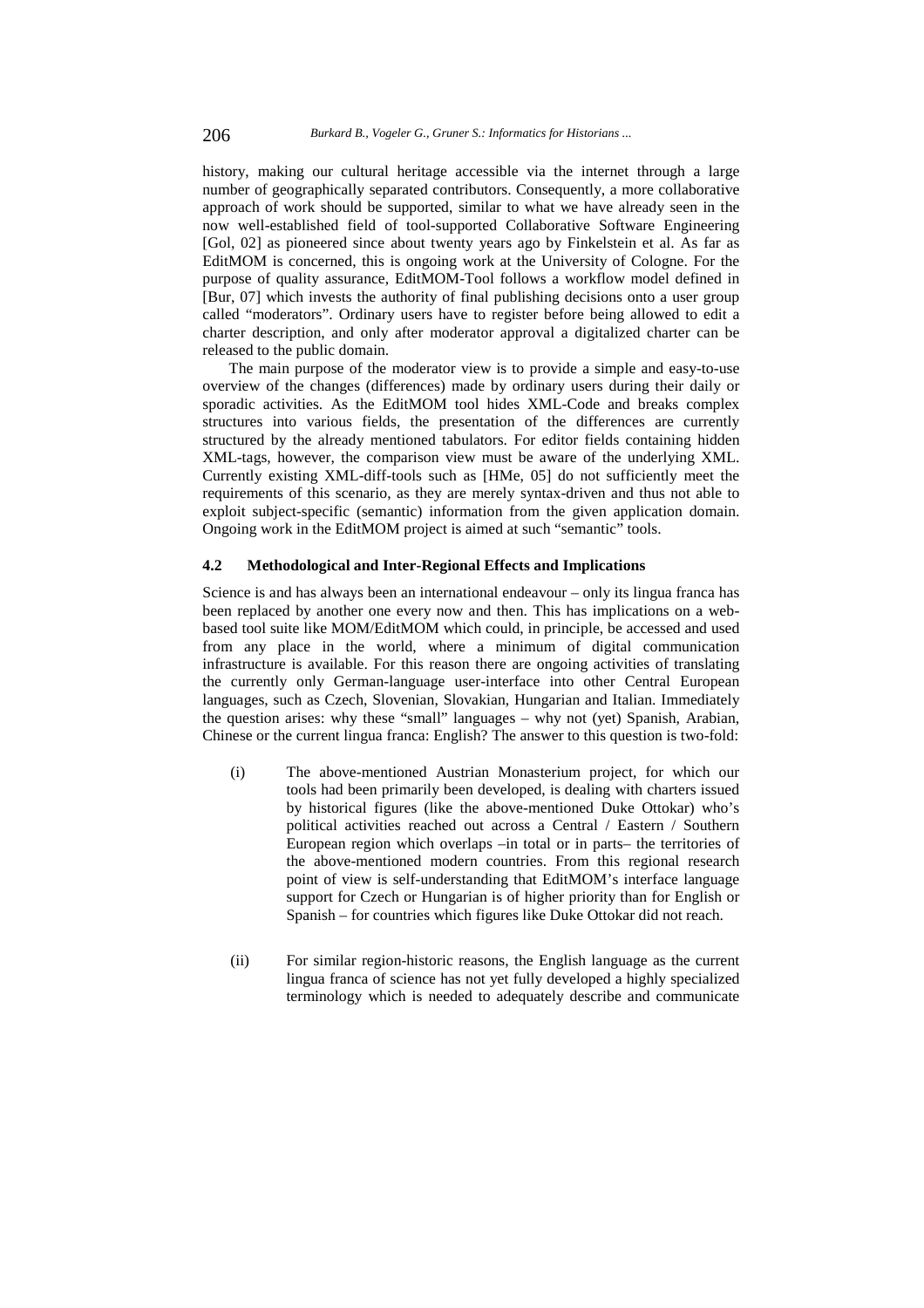the topic-specific details and subtleties of Central European medieval charter research – an old field of study which had already developed a sophisticated terminology long before English became the global lingua franca of science, especially after WWII.

It is thus interesting to note that software tools like EditMOM do not only support the working historians in their daily tasks, but –by enabling inter-regional collaboration through the internet– also bring to light the discrepancies of regional scholarly terminologies. The dissemination and increased availability of collaborative research support tools like EditMOM can thus be regarded as a driving force behind an accelerated scholarly discourse towards the semantic clarification and assimilation of disparate regional terminologies. A process that has not yet been fully understood can also not be fully automated, which means (vice versa) that difficulties in the provision of tool support –even if it is only the difficulty of translating the widgets of a user interface from one natural language into another one– might be regarded as evidence of a certain gap in the factual or methodological understanding of the matters at hand.

## **4.3 Future Work**

As far as future work is concerned we shall mention improvements of our prototypes themselves as well as novel applications of them. As mentioned above, the manual copy-typing of an original charter's contents in a tool's free-text editor is –apart from the menu-supported XML tagging– rather tedious and "medieval" task, such that a future tool should be coupled with an optical scanner to read in the text from a photographic facsimile [Fel, 01] of the charter to be transcribed. As far as the <language> attribute is concerned, it should be possible to automatically recognize a charter's source language, e.g. Medieval Latin or Middle High German, by means of the same methods that are usually applied in automated recognition of modern languages: see for example [GLi, 04] [MSi, 05]. Moreover, the XML tag set could be augmented not only to capture further features of charters, including material ones like <color> or <parchment>, but also further classes of medieval documents other than charters, for example medieval poetry, medieval science-books, and the like.

# **5 Summary and Conclusions**

The way of delivering original documents to historians are scholarly editions. The long tradition of producing such editions has developed useful techniques and structures for transcribing and describing, distinguishing forgeries, summing up main issues, dating and locating, marking linguistic and content structures in the text, etc. These well established techniques are yet not very well supported by the computer, as common text processing software only aims at standard office applications. The recent developments of markup techniques promise major improvements but have not been very much used by the historical scholars as there are no suitable user interfaces supporting the well-established methods of historical work. We thus want to build tools that can be used intuitively by scholars familiar with no more than everyday office software. The EditMOM tool should be used by any scholar trained in working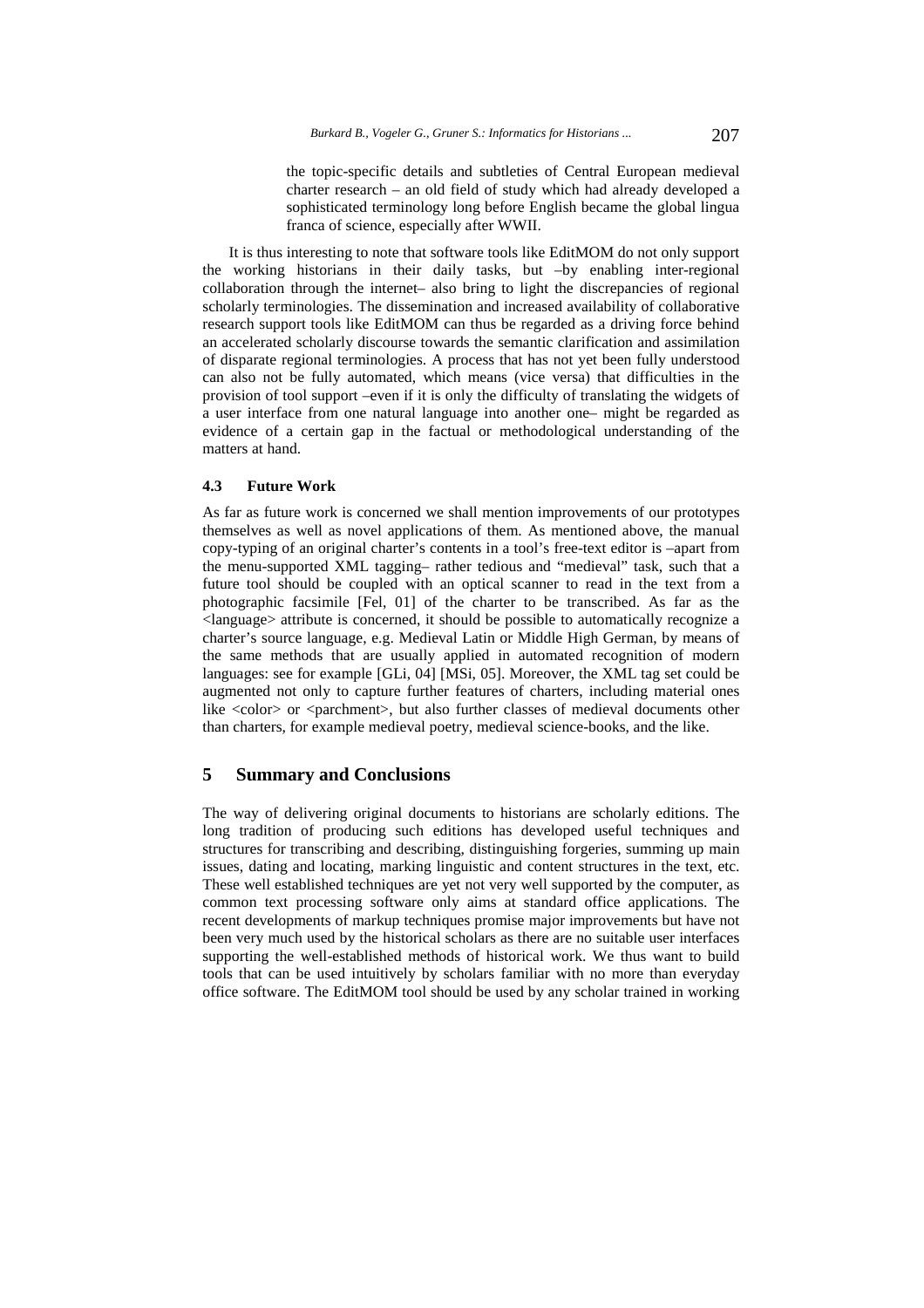with original texts from ancient periods, providing a working environment that is based on the concepts of his discipline. The prototype was developed for medieval charters, but its GUI concepts can, in principle, fit into the work with other kinds of sources (e.g. letter collections, files, antique inscriptions, pragmatic manuscripts, financial records etc.) if appropriate underlying XML schemas are made available to support the purpose. Based on the assumption that the digitalization of historical text documents as a basis of data mining and information retrieval for the purpose of progress in the history sciences is urgently needed, we have presented a novel, specialist XML tool-suite the tools of which support the working historian in the transcription of original medieval charters into a machine-readable form. Future applications of such tools are likely to lead to an accelerated growth in the number of marked-up historical documents available in specialist library databases, awaiting further automated knowledge extraction by all available means [GMa, 03][HVo, 05] of information retrieval, logics/statistics-based automated reasoning or data mining. In consequence, accelerated progress in the history sciences can reasonably be foreseen.

#### **Acknowledgements**

Thanks to Martin Gruner for the implementation of the textual tool. Thanks to Manfred Thaller for establishing this project as well as for fruitful discussions since then. Thanks to Mirko Gontek for his ongoing contributions to the further development of the EditMOM tool. Thanks to Rafael Lins for organizing an interesting event as well as for inviting our contribution to this special issue of JUCS. Last but not least thanks to Hermann Maurer, editor of JUCS, for publishing our article with its obvious links to the history of his native land.

## **References**

[Aig, 03] T. Aigner, Strategien zur digitalen Bereitstellung historischer Quellen aus den Archiven der nieder-österreichischen Ordensstifte. Archive und Forschung, Der Archivar, Beiband 8, pp.295-306, Siegburg 2003.

[Ans, 99] M. Ansani, Diplomatica e diplomatisti nell'arena Digitale. Scrineum 1, pp.1-11, 1999.

[Bau, 77] R.-H. Bautier, Les Demandes des Historiens à l'Informatique La Forme Diplomatique et le Contenu Juridique des Actes. Informatique et Histoire Médiévale: Actes du Colloque de Rome, 20-22 May 1975. Publications de l'Ecole Française de Rome 31, pp.179-186, 1977.

[BBD, 04] O. Boonstra, L. Breure, P. Doorn, Past, Present and Future of Historical Information Science. Technical Report: Koninkl.-Nederl. Akademie van Wetenschappen, Amsterdam 2004.

[Bel, 06] A. Bell, Software Development amidst the Whiz of Silver Bullets. ACM Queue 4/5, June 2006.

[Bor, 68] H. Borko, Indexing and Classification. In H. Borko (ed.), Automated Language Processing, pp.99-125, John Wiley and Sons Inc. publ., New York, October 1968.

[Bur, 05] B. Burkard, Collaboration on medieval charters – Wikipedia in the Humanities? Proc. 16<sup>th</sup> Conf. of the Association for History and Computing, pp.91-94, Amsterdam, 2005.

[Bur, 07] B. Burkard, Wiki goes Humanities. Kollaborative Erschließung mittelalterlicher Urkunden, in: Wikis im Social Web - Wikiposium 2005/06, pp.130-144, Wien/Vienna 2007.

[BZA, 07] W. Boussellaa, A. Zahour, A. Alimi, A Methodology for the Separation of Foreground / Background in Arabic Historical Manuscripts using Hybrid Methods. Document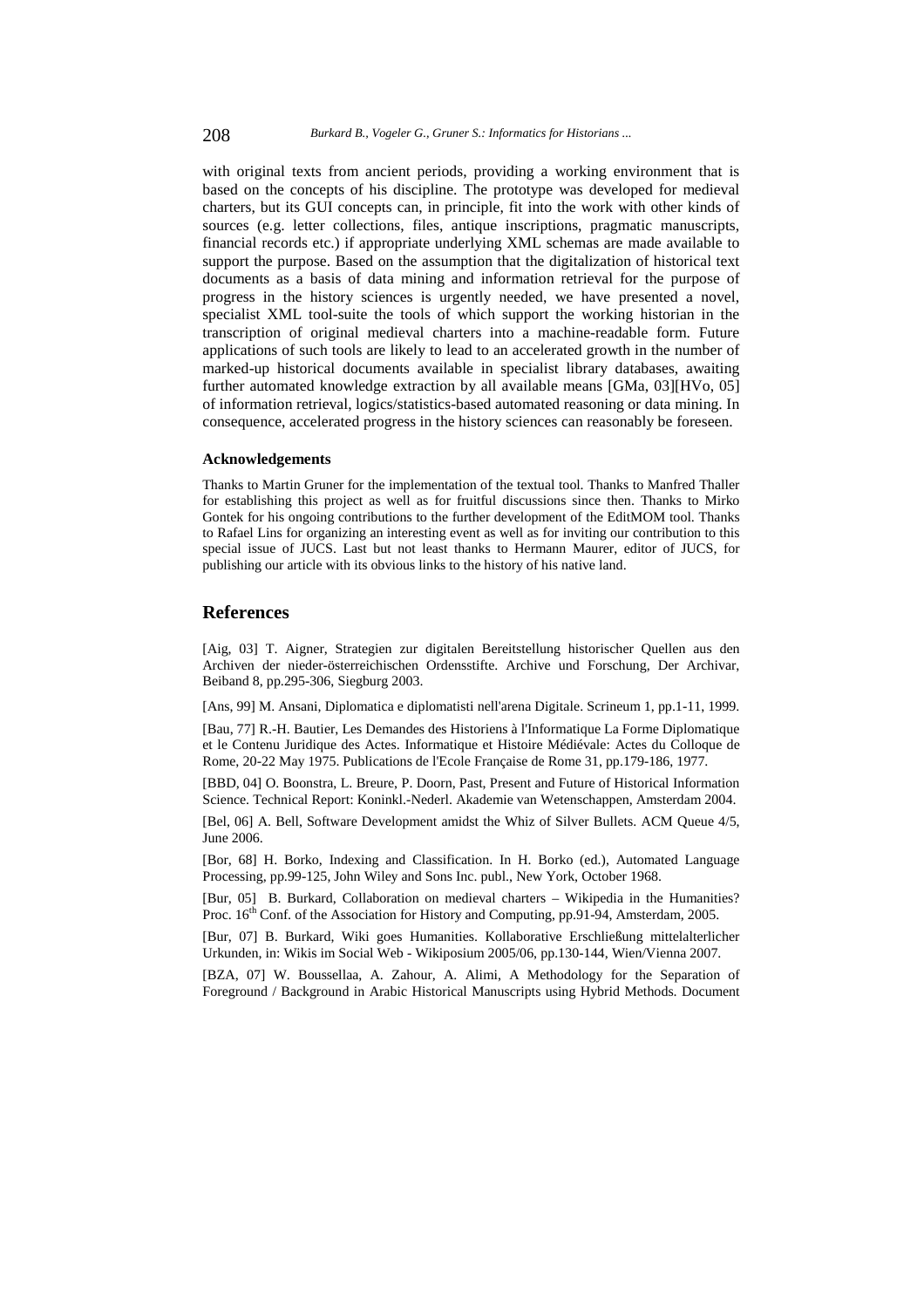Engineering Track: SAC'07 Annual ACM Symposium on Applied Computing, Vol.1, pp.605- 609, Seoul, Korea. ACM Press, March 2007.

[Fel, 01] B. Feldmann, OCR von Handschriften. Codices Electronici Ecclesiae Coloniensis: Eine mittelalterliche Kathedralbibliothek in digitaler Form. Fundus Forum für Geschichte und ihre Quellen, Beiheft 1, pp.107-143, Göttingen 2001.

[FGK, 04] C. Fuß, F. Gatzemeier, M. Kirchhof, O. Meyer, Inferring Structure Information from Typography. Digital Documents: Systems and Principles, pp.44-45, LNCS 2023, Springer-Verlag, 2004.

[Fie, 00] A. Fiebig, Urkundentext: Computergestützte Auswertung deutschsprachiger Urkunden der Kuenringer auf Basis der eXtensible Markup Language (XML). Schriften zur südwestdeutschen Landeskunde 33, Leinfelden-Echterdingen 2000.

[GLi, 04] P. Goncalves, R. Lins, Automatic Language Identification of written Texts. Proc. SAC 2004 Annual ACM Symp. on Appl. Comp., Document Engineering Track, Nicosia, 2004.

[GMa, 03] M. Gervers, M. Margolin, Application of Computerized Analyses in Dating Procedures for Medieval Charters, Le Médiéviste et l'Ordinateur 42, 2003.

[Gol, 02] A. Goldberg, Collaborative Software Engineering. Journal of Object Technology Vol.1, No.1, pp.1-19, May/June 2002.

[HMe, 05] D. Hottinger, F. Meyer, XML-Diff-Algorithmen, Techn. Report, ETH Zürich, July 2005, http://www.infsec.ethz.ch/education/projects/archive/XMLDiffReport.pdf

[HNP, 04] L. Heutte, S. Nicolas, T. Paquet, Enriching Historical Manuscripts: The Bovary Project. Proc. DAS'04, pp.135-146, LNCS 3163, Springer-Verlag, 2004.

[HVo, 05] M. Heller, G. Vogeler, Modern Information Retrieval Technology for Historical Documents. Proc. 16<sup>th</sup> Conf. of the Association for History and Computing, pp.143-148, Amsterdam, 2005.

[KKK, 04] H.J. Kim, M.S. Kim, H.K. Kwag, K.T. Cho, Segmentation of Hand-Written Characters for Digitalizing Korean Historical Documents. Proc. DAS'04, pp.114-124, LNCS 3163, Springer-Verlag, 2004.

[LMP, 05] G. Leedham, K. Melikhov, V. Pervouchine, Handwritten Character Skeletonisation for Forensic Document Analysis. Proc SAC 2005 ACM Symp. on Appl. Comp., Track Document Engineering, Santa Fe, 2005.

[Mey, 02] O. Meyer, aTool: Creating Validated XML Documents on the fly using MS Word. Proc 20<sup>th</sup> internat. Conf. on System Documentation, Toronto, pp.113-121, ACM Press, 2002.

[MSi, 05] B. Martins, M. Silva, Language Identification in Web Pages. Proc SAC 2005 ACM Symp. on Appl. Comp., Track Document Engineering, Santa Fe, 2005.

[SVo, 05] P. Sahle, G. Vogeler, Urkundenforschung und Urkundenedition im Digitalen Zeitalter. HIST2003 Geschichte und Neue Medien in Forschung, Archiven, Bibliotheken und Museen. Historisches Forum: Schriftenreihe Clio-Online 7/1, pp.333-382, Berlin 2005.

[Tha, 04] M. Thaller, Texts, Databases: a Note on the Architecture of Computer Systems for the Humanities. Augmenting Comprehension: Digital Tools and the History of Ideas. Office for Humanities Communications Publications 17, pp.49-76, London 2004.

[Tha, 05] M. Thaller, Historische Fachinformatik: ein Kölner Modell. HIST2003 Geschichte und Neue Medien in Forschung, Archiven, Bibliotheken und Museen. Historisches Forum: Schriftenreihe Clio-Online 7/1, pp.45-72, Berlin 2005.